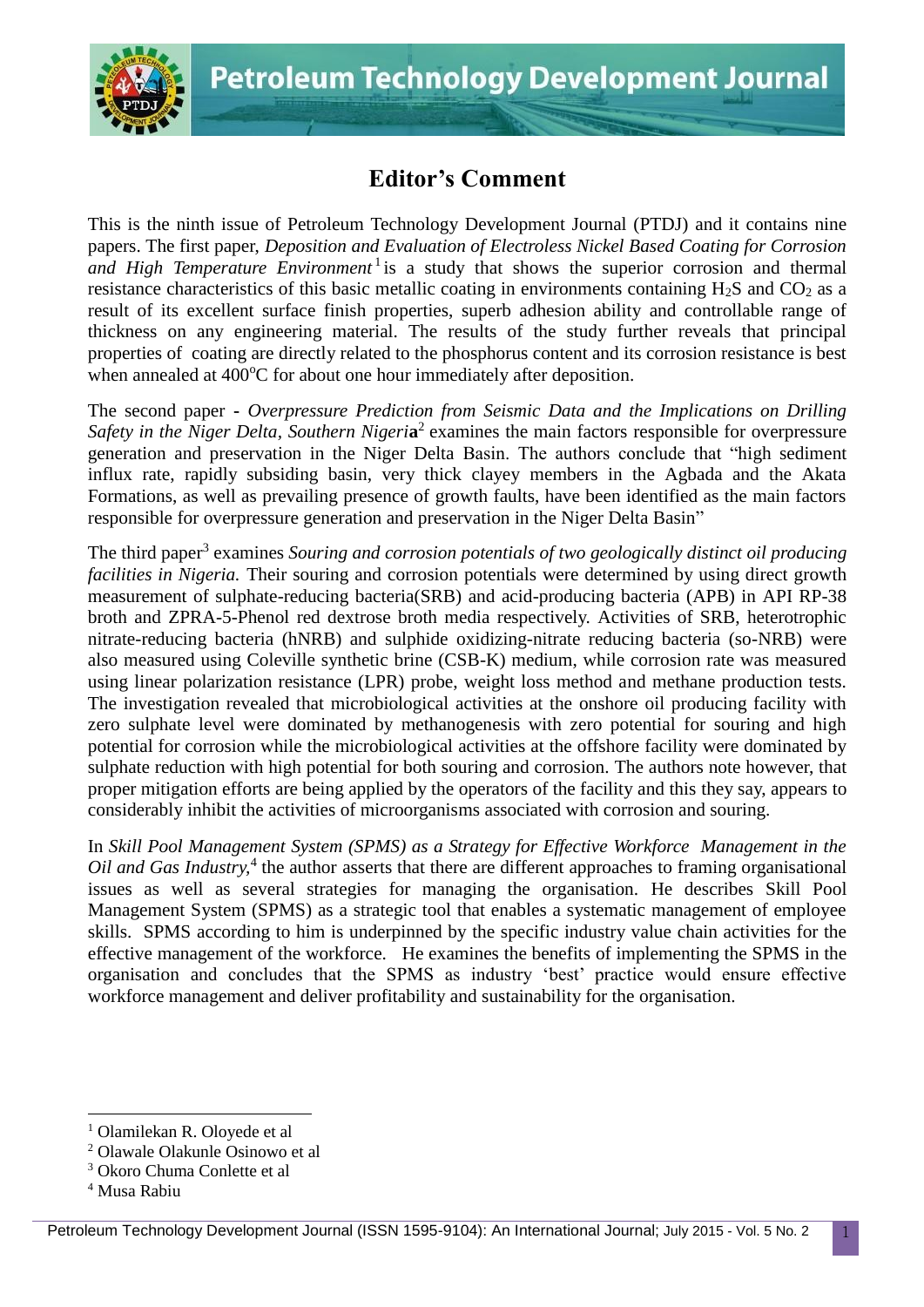The *Effects of Production Parameters on the Development of Polymer-Based Biodiesel Heterogeneous Catalyst I* is examined by Otoikhian and others. They developed polymer catalyst for biodiesel production and the catalytic activity dependence on preparation condition, ranging from adsorbed radiation dose, reaction temperature and retention time were investigated in the resulting study. The catalyst was synthesized by radiation-induced graft polymerization of 4 chloromethylstyrene onto a polyethylene substrate followed by amination with trimethylamine and was further treated with sodium hydroxide solution. Gamma radiation was directed at a constant rate of 20kGy/hr on four different samples of polyethylene substrates at different exposure times ranging from 60 to 150 minutes to attain the required dose, a zero rate order was established for the grafting stage. They employed X-ray diffraction (XRD) and Fourier transform infrared (FT-IR) to characterize the catalyst. The results indicate that polymer catalyst is a potential heterogeneous catalyst for biodiesel production.

In *Characteristics of Multiples in Shallow and Deep Marine Seismograms in Gulf of Guinea,* Umoetok and Uko analysed three dimensional (3D) data sets from the southern offshore Niger Delta, Gulf of Guinea for the purpose of characterizing multiple reflections in the seismograms. They processes the data using a customized sequence. The multiple attributes of frequency, wavelength, periodicity, and predictability were established. They found that shallow marine dataset at waterdepth of 250m had predominantly interbed multiples whereas the deep water dataset at 2300m was heavily masked by water bottom multiples generated from the surface and interbed multiples arising from the canyons. They observe that for shallow marine data, the dominant frequency of the primary events vary between 3 and 80Hz, while those of the multiples vary between 10 and 90Hz. The dominant amplitude of the primaries range between -20dB and 47dB, while those of multiples range between -12dB and -45dB. For deep marine data, the dominant frequency of both primary multiples vary between 0 and 165Hz. The dominant amplitude of the primaries range between -45dB and - 38dB, while those of multiples range between -53dB and -19dB. The authors conclude that this work is relevant because when multiples are to be attenuated from a seismic section; these parameters would be required as inputs in the attenuation process which would result in a better image of the subsurface geology, thereby reducing the risk of drilling dry oil wells. They also assert that this work confirms the claim of several workers on the existence of canyons in the Gulf of Guinea – reporting that the canyon has a water depth of 2800m which is close to the observed depth of 2300m.

In the paper *Parametric Study On The Behavior Of A Naturally Fractured Reservoir,* Izuwa and Nwaobia address the behaviour of a naturally fractured reservoir via a numerical simulation approach on a single-well radial cross-section using the ECLIPSE100 reservoir simulator. They express the strong view that effective evaluation, prediction and planning of these reservoirs require an early recognition of the role of natural fractures and then a comprehensive study of factors which affect the flowing performance through these fractures is necessary. The result of their study shows that reservoir parameters that affect oil recovery include matrix and fracture porosity, matrix and fracture permeability, anisotropy ratio, perforated interval/length, matrix block size, capillary pressure, while oil production rate has no significant effect on oil recovery.

In *Down-Dip Cross Sectional Variability in Sedimentological and Petrophysical Properties of Late Oligocene Shoreface Parasequence Reservoir, Greater Ughelli Depobelt, Niger Delta*<sup>5</sup> **,** the study of

 $\overline{\phantom{a}}$ 

<sup>5</sup> Oyanyan and Oti